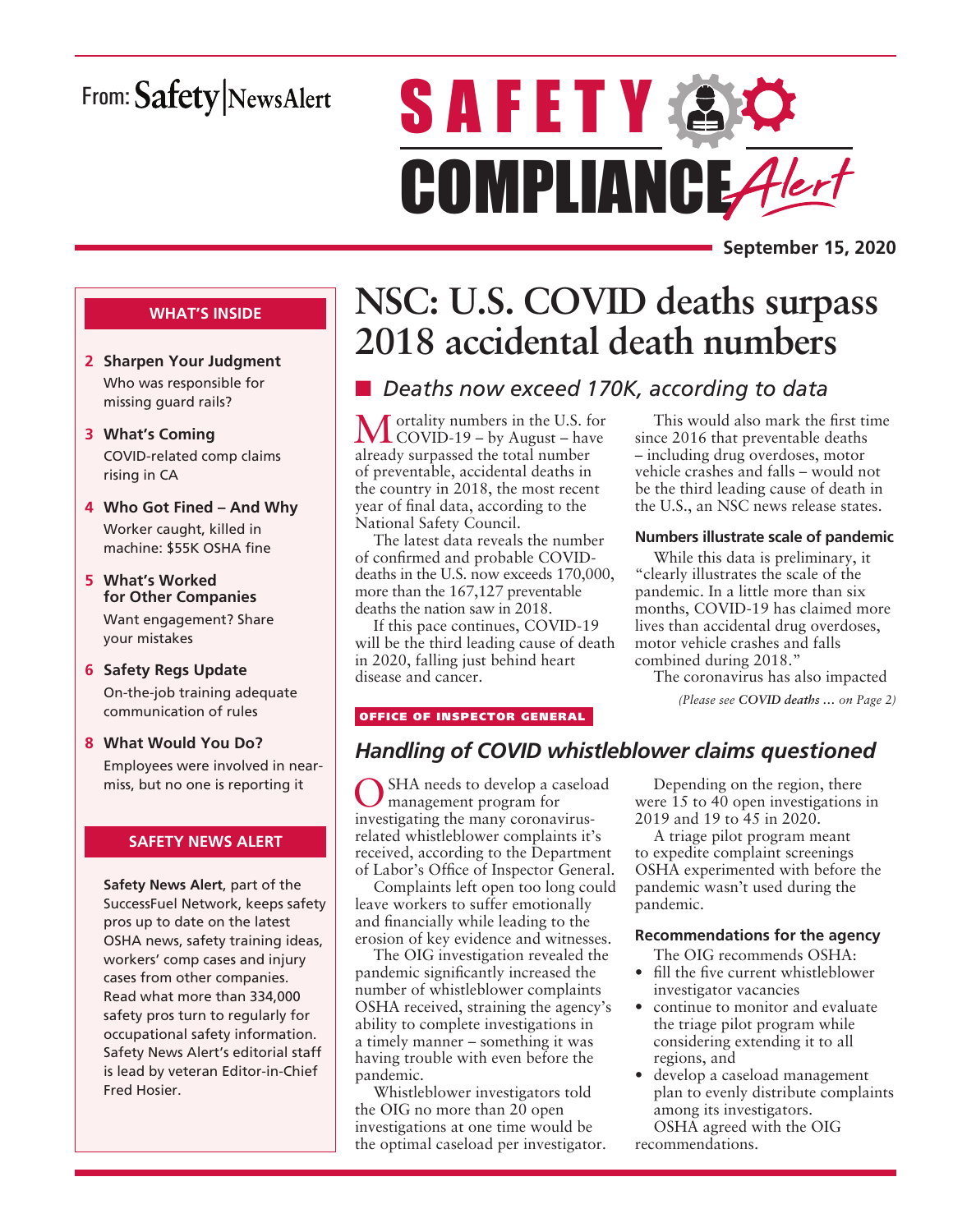# **D e p t H e a d x x x**

#### NATIONAL SAFETY COUNCIL

# **NSC's next Congress goes virtual in 2021**

The National Safety Council says **d** due to continuing concerns about COVID-19, its annual flagship conference will be a fully virtual event in March 2021.

The exact dates for the virtual conference will be announced in the coming weeks.

The NSC Congress & Expo had been scheduled for October 2020 in Indianapolis, and then was postponed until March in Houston.

### **Ensuring a safe event**

"Our stakeholders all expect an excellent experience and most important, they expect to be safe," said NSC CEO Lorraine Martin.

"By moving our Congress & Expo fully online to a virtual platform, we can both ensure a safe and comfortable event for everyone while continuing to deliver the world-class safety event everyone looks forward to," Martin said.

This is only the second time the



### **EDITOR-IN-CHIEF: MERRIELL MOYER**

MMOYER@PBP.COM MANAGING EDITOR: FRED HOSIER PRODUCTION EDITOR: AMY JACOBY EDITORIAL DIRECTOR: CURT BROWN

*Safety Compliance Alert* (ISSN 1077-9787), September 15, 2020, Vol. 27 No. 603, is published semi-monthly except once in December (23 times a year).

This publication is designed to provide accurate and authoritative information in regard to the subject matter covered. It is sold with the understanding that the publisher is not engaged in rendering legal, accounting, or other professional services. If legal or other expert assistance is required, the services of a competent professional should be sought. — From a declaration of principles jointly adopted by a committee of the American Bar Association and a committee of publishers.

**Copyright © 2020** Safety | News Alert. Please respect our copyright: Reproduction of this material is prohibited without prior permission. All rights reserved in all countries.

NSC hasn't held its annual Congress since 1912. The event was also postponed in 1945 after World War II.

The NSC's Green Cross for Safety Awards gala will also be held virtually on Oct. 1, 2020.

Guidance for employers on COVID-19 and updates on the virtual Congress can be found on the NSC's website at *nsc.org/coronavirus*

### *COVID deaths …*

*(continued from Page 1)*

preventable deaths with "increases in opioid overdose and motor vehicle fatality rates as an indirect consequence of the pandemic."

NSC is urging the public to continue to follow public health guidance around facial coverings, physical distancing and proper hygiene, and reminds employers to ensure their employees return to work at traditional work environments safely.

### **All masks are not the same**

As for coverings, a researcher has shown, via a video, the difference in droplet spread with no mask and different types of face coverings.

A video from a chemist at Duke University shows whether masks reduce coronavirus spread, and which masks perform best.

Using a box, a laser, a lens and a cell phone camera, the test confirmed that when people speak, small droplets get expelled, so disease can spread by talking, without coughing or sneezing.

The face covering that reduced droplet spread the most were N95 masks without valves that are used in hospitals.

Surgical masks also performed well, as did hand-made cotton face coverings.

However, bandanas and neck fleeces such as balaclavas didn't block droplets much at all.

A Duke physician said if everyone wore a mask, we could stop up to 99% of these droplets before they reach someone else.

### *S h a r p e n y o u r j u d g m e n t*

*This feature provides a framework for decision making that helps keep you and your company out of trouble. It describes a recent legal conflict and lets you judge the outcome.*

### **NO WAS RESPONSIBLE FOR MISSING GUARD RAILS?**

Safety Manager Pete Travers was enjoying his week-long "staycation" despite having to cancel travel plans.

*I finally have time to play that new video game,* Pete – a long time gamer – thought.

He turned on the gaming console, and just as the intro screen began to fade, his phone rang.

"Pete? It's John," Attorney John Jenkins said. "We need to talk."

### **Couldn't see it from ground level**

"It's about that OSHA citation involving scaffolding," John said.

"Our company was the general contractor at a multi-employer jobsite," Pete said. "There were a lot of subcontractors involved, and one of them was in charge of all the scaffolding onsite.

"They would sign off on a tag attached to the scaffold to show it was checked," Pete continued "Our supervisors checked the tags on their safety walks to make sure inspections were being done.

"The other subcontractors had to do their own inspections before using the scaffolds," Pete added.

"Then why didn't anyone notice the one scaffold's missing guard rails OSHA is citing us for?" John asked.

"No one seems to know anything about it, but I can tell you there's no way you could see them missing from ground level," Pete replied.

"Then since we didn't have any knowledge of the violation, we can fight this," John said.

Pete's company fought the citation. Did it win?

**n** *Make your decision, then please turn to Page 6 for the ruling.*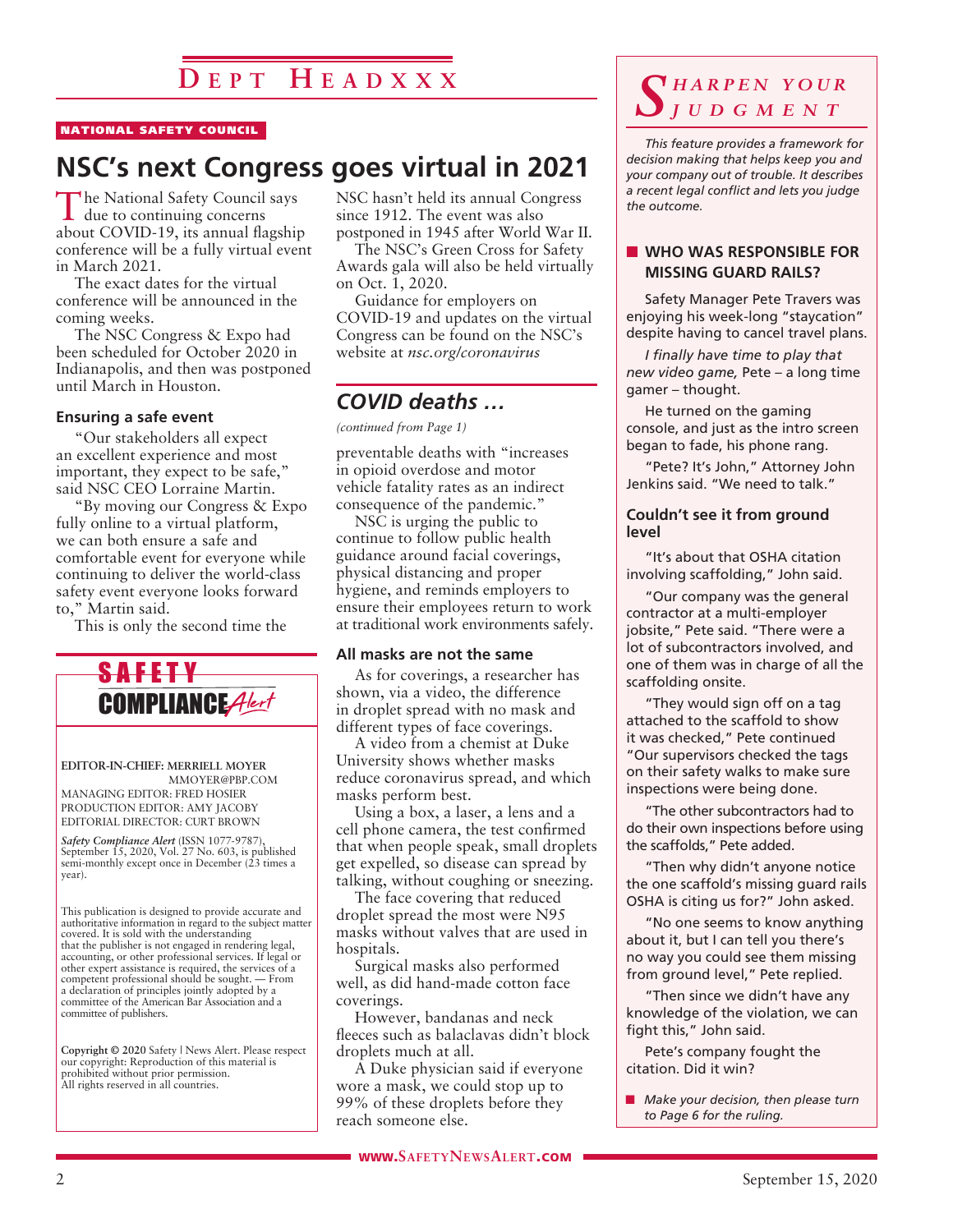# **W h a t ' s C o m i n g**

### WORKERS' COMPENSATION

# **COVID-related comp claims rising in CA**

**NO SPIKE INDICATES LAG IN FILING,** REPORTING, RECORDING CLAIMS

COVID-19 workers' compensation claims continue to rise in California, climbing to 31,612 claims, or 10.2% of all California job injury claims reported for 2020, as of Aug. 10, according to a new report.

Those claims include 140 COVID-19 death claims, which are also up from the 66 reported on July 6.

May and June saw "sharp increases in COVID-19 claims for each of those months, as the number of COVID-19 claims with June injury dates more than doubled from 4,438 claims as of July 6 to 10,528 claims as of Aug. 10," according to a California Workers' Compensation Institute news release.

COVID-19 claims dated from May rose from 3,889 cases to 4,606, which indicates a lag in filing, reporting and recording such claims.

The institute projects "there could ultimately be 29,354 COVID-19 claims with July injury dates and 56,082 COVID-19 claims with January through July injury dates."

This data was compiled via the

COVID & PPE

### *Court: McDonald's cannot use dog diapers as masks*

AMcDonald's restaurant in Oakland, CA, must provide its workers – who'd been forced to wear dog diapers and coffee filters as masks – with more protection against the coronavirus, per an Aug. 13 court order.

The franchise location had been hit by an outbreak of the coronavirus, so workers filed a lawsuit to force the company to provide more effective protection against the disease.

### **PPE, sick leave addressed**

A preliminary injunction against the franchise owners was issued by the court "imposing 11 measures including providing 'adequate and sufficient masks' and gloves to

institute's COVID-19 and Non-COVID-19 Interactive Claim Application, an online data tool that integrates data collected by the institute, the Bureau of Labor and Statistics and the Division of Workers' Compensation.

### **Breakdown of industry shares**

The report's breakdown showing each industry's share of the COVID-19 claims reveals healthcare and public safety/government workers account for the largest number of claims.

Industries with the highest numbers of claims include:

- Healthcare, with 38.7% of the claims recorded for the first seven months of 2020.
- Public safety/government workers, accounting for 15.8%.
- Retail, with 7.9%.
- Manufacturing, with 7%.
- Transportation, with 4.7%.
- Food Services, at 3.9%.
- Administration and Waste, 3.8%.
- Agriculture, 2.9%.
- Construction, 2.7%.
- Wholesale, 2.4%.

employees," according to a *San Francisco Chronicle* story.

The restaurant was also ordered to allow employees who call in sick to stay home, send home workers who exhibit symptoms of the coronavirus or who are in quarantine while waiting for test results, and to follow other state and local sick leave requirements.

On June 24, two McDonald's restaurants in Chicago were ordered to comply with state mask and social distancing requirements in a similar lawsuit brought by workers.

The judge in that case found that while the franchisees were making an effort, they could have done more, considering the severity of the situation.

### **Trends To Watch**

*Watch what's happening in various states. Some actions indicate trends.*

### **11 BUSINESSES FINED OVER CORONAVIRUS COMPLIANCE**

**Nevada** OSHA fined 11 businesses for failing to comply with coronavirus pandemic mitigation measures, including mask-wearing and social distancing.

About 700 inspections were conducted statewide.

A Walmart and a Neiman Marcus were among those fined, with both receiving penalties of \$12,600, according to the *Las Vegas Sun*.

Other fines ranged from less than \$3,000 for a tire store to \$6,000 for a Las Vegas pizza restaurant.

This is the result of Governor Steve Sisolak's July announcement he would focus on data specific to businesses and municipalities instead of broad guidelines for geographic areas to reopen with coronavirus prevention measures in place.

### **NEW LAW REQUIRES POLICIES FOR COVID PROTECTIONS**

The **District of Columbia** enacted a new law Aug. 13 requiring employers to implement social distancing and worker protection policies adhering to its mask order.

Employers must implement policies in the "Protecting Businesses and Workers from COVID-19 Emergency Amendment Act of 2020" no later than Aug. 20.

Under the act, employers must post signs on exterior doors stating entrance is prohibited to anyone not wearing a mask, attempt to eject those not wearing masks and provide masks to employees.

A few exceptions exist involving medical conditions, disabilities and job equipment precluding wearing of a mask, according to law firm McGuire Woods.

The law also prohibits retaliation against employees who test positive for COVID-19 or are caring for someone with the disease.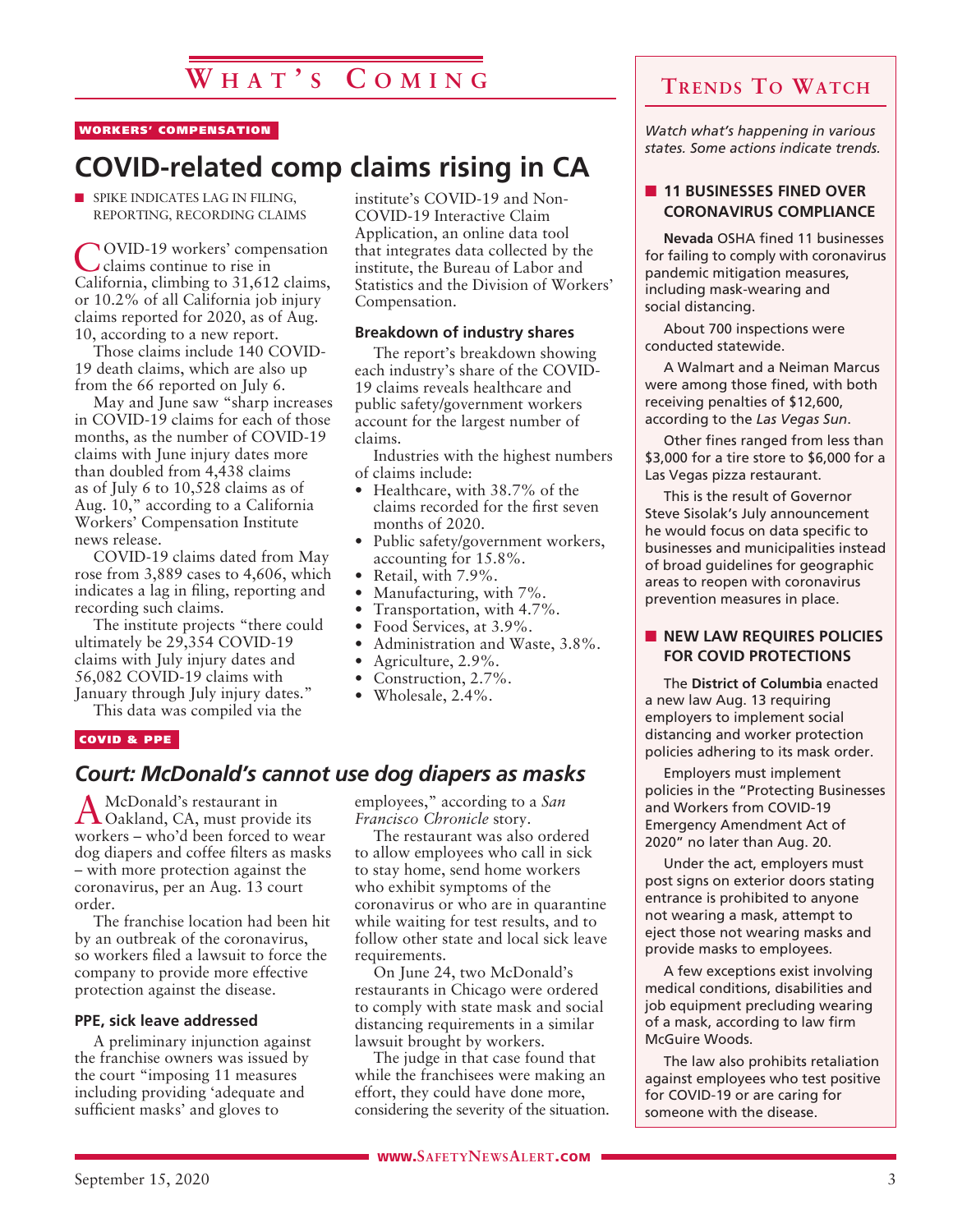# **Roundup of most recent OSHA citations**

### Worker caught, killed in machine: \$55K OSHA fine

OSHA cited a Georgia saw mill when an employee was killed after getting caught in a machine.

The employee suffered a fatal injury when their clothing got caught on the shaft of a conveyor.

OSHA conducted the inspection under the National Emphasis Program on Amputations and the Regional Emphasis Program for Powered Industrial Trucks. **Fine:** \$55,326

**Company:** Southern Wood

Components, Moultrie, GA **Business:** Sawmill

**Reasons for fine:**

- *12 serious violations, including failure to:*
- develop procedures for control of potentially hazardous energy
- conduct periodic inspection of energy control procedures
- ensure employees understood purpose and functions of energy control program
- ensure employees used lockout/tagout devices before servicing equipment
- provide machine guarding at points of operation
- cap unguarded projecting shaft ends
- *Two other-than-serious violations for failure to:*
- develop and implement written emergency action plan
- train employees in use of portable fire extinguishers

### 7 employees sick with coronavirus: \$40K fine

OSHA cited three Ohio nursing facilities for failing to fully implement respiratory programs leading to the coronavirus-related hospitalization of seven employees.

Each location was found to have serious violations of two respiratory protection standards meant to protect employees from exposure to the coronavirus.

The agency also issued a Hazard Alert Letter regarding the company's

practice of allowing N95 respirators to be used for up to seven days without conducting initial fit testing.

All three facilities – Pebble Creek Healthcare Center in Akron, and Salem West Healthcare Center and Salem North Healthcare Center, both in Salem – are owned by OHNH EMP.

### **Fine:** \$40,482

**Company:** OHNH EMP, Blue Ash, OH **Business:** Nursing care facilities **Reasons for fine:**

*Six serious violations, including failure to:*

- establish and implement written respiratory protection program for required respirator use (at each facility)
- provide medical evaluations to determine employee ability to use respirators (at each facility)

### Roofer fined \$49K for fall hazards at two worksites

OSHA cited a roofing contractor after fall hazards were found at two worksites in Boynton Beach, FL.

The agency initiated inspections at both locations as part of the Regional Emphasis Program for Falls in Construction. **Fine:** \$49,930

**Company:** Camaney Services of Central Florida, Lake Worth, FL **Business:** Roofing contractor

**Reasons for fine:**

*Seven serious violations, including failure to:*

- initiate and maintain accident prevention program
- regularly inspect worksites
- protect employees working on steep roof 6 feet or more above lower levels from falling by using guardrail system with toe boards, safety net or personal fall arrest systems
- train employees to recognize and avoid fall hazards
- ensure ladder side rails extend at least 3 feet above upper landing surface
- ensure ladders were used only for their intended purpose

### **WORKERS' COMP DECISIONS**

### Can he collect even with a history of back problems?

A worker with a history of back problems fell, injured his knee and claimed the fall caused more back pain. Can he collect?

- **What happened:** While working on a 4-foot high elevated platform, the worker – who had a history of back of problems – fell and injured his left knee and leg, which workers' comp covered. Later, he was diagnosed with complications in his lumbar spine.
- **Company's reaction:** Your current back problem is not work related.
- **Decision:** He couldn't collect. Although his condition did worsen, he couldn't prove this was a result of the fall, according to the court.
- **Cite:** *Neisinger v. New Hampshire Insurance*, Montana Workers' Compensation Court, No. 2017- 4143, 2/26/20.

### Can he get benefits after testing positive for weed?

An injured worker tested positive for marijuana. Can he collect?

- **What happened:** An injured employee received comp benefits and was prescribed opioids for pain. As per company policy, routine drug testing was required to ensure the drugs were being used as prescribed. One test came back positive for marijuana.
- **Company's reaction:** You violated our drug policy, so you voluntarily left employment, and we won't be paying you disability benefits.
- **Decision:** He couldn't collect. He read and signed the drug policy, so he knew a positive test would result in termination, according to the court.
- **Cite:** *State ex rel Merritt v. Industrial Commission of Ohio*, OH Court of Appeals, No. 18AP-234, 2/27/20.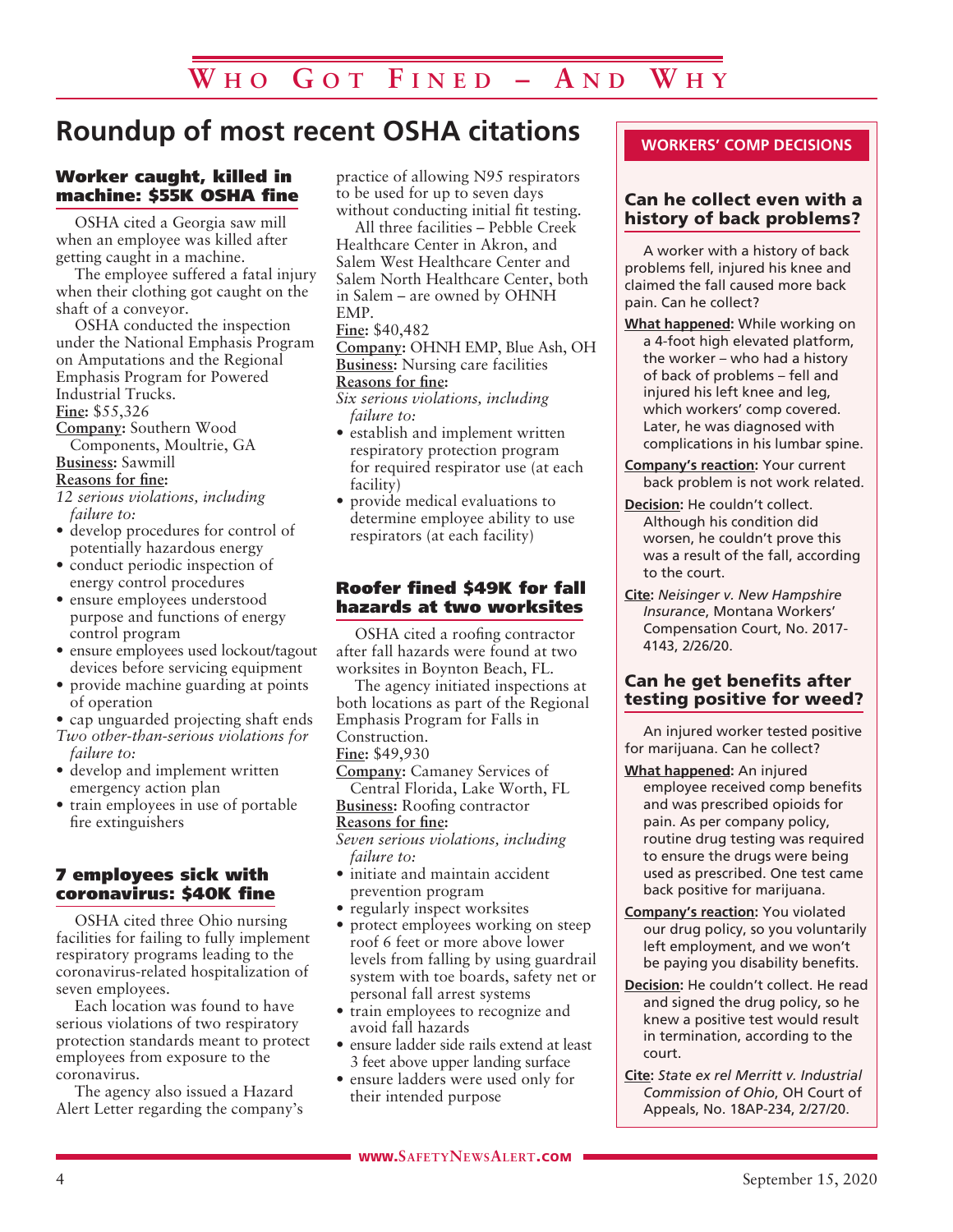# **W h a t ' s W o r k e d f o r O t h e r C o m p a n i e s**

CA subscribers include a broad range of small, medium and large firms involved in all types of economic activity. *In this regular section, three of them share a safety success story.*

### Want engagement? Share your mistakes

In near-miss or injury incidents, it can be difficult to get employees to admit they may have made a mistake.

That's because people – including ourselves – are afraid to admit their mistakes.

If you ask an employee why they didn't follow a procedure, what ends up happening is you shut them down.

They don't look for any sort of relationship between you and them – all they'll want is to get away from you.

I've had experiences in the past where I pointed the finger and asked,

# 2 Communication when we can't be face-to-face

We always want to try to resolve conflict face-to-face.

In the environment we're in now, where we're doing lots of things virtually, it's essential we understand *how* to communicate.

That's because people don't have the opportunity to see things like our body language.

#### **It's all about the delivery**

One of the most important parts of improving oral communication

"Why did you do that?" and I found people didn't engage with me.

That's because it's embarrassing to be called out in such a way.

### **Be willing to humble yourself**

What I did is I started sharing mistakes I'd made in the past.

When I shared those, I actually get more of a response and more engagement.

If you're willing to humble yourself to share a story about a time you fell or tripped along with one about something like locking your keys in the

is speaking in shorter segments.

This gives people the opportunity to receive the information in manageable bits so they can digest it and respond to us.

Where possible, eliminate any jargon or industry-speak that might be a barrier for effective communication.

Make sure to use tone and inflection. The human voice is the greatest instrument ever developed because of its versatility. We have to be able to use it.

Emphasize the points you want to make by varying your pace, slowing

car, it can help build a relationship.

This opens the door for you – as a safety professional – to be human, which is cool because you'll get your employees to start engaging more and participating in your safety program.

You'll develop relationships beyond the procedural side of safety, which will help foster more engagement and ultimately more honesty when mistakes do happen.

*(Tim Page-Bottorff, Certified Safety Professional, SafeStart, Washington,* 

*at ASSP's Safety 2020)*

## *REAL PROBLEMS, REAL SOLUTIONS*

down at important parts and not being afraid of silence.

Many people want

to fill silent gaps in conversations. But silences will help create a more impactful message.

Finally, you have to believe in what you say. Don't utter a word that you don't actually believe.

Planning your delivery will help you get your content across.

*(Based on a presentation by Julius Rhodes, Founder, MPR Group, Chicago, at ASSP's Safety 2020)*

# 3 COVID-19 shifted our work-at-home policy

How has work culture shifted due to the coronavirus?

Remote work hadn't been part of our work culture.

When it comes to that, we had a traditionally conservative, old-school culture.

### **Removing stress**

Despite talking about it, nothing pushed us to remote work.

Then coronavirus struck. We turned on a dime to

remote work.

Even our customer service reps took their phone sets to work from home.

My job as a leader is to get the job done.

But I think often, being seen and performing get woven together as one in the same.

And they're completely not.

With coronavirus, the lens we now look through asks the question, *how do we remove as much stress as possible so employees can get their jobs done?*

I think the expectations of workers have shifted.

We're hearing voices we haven't heard before.

#### **Flexibility is key**

People didn't think we could work remotely before, and now it's been going on for over three months.

Being flexible, and removing stress so employees can get their jobs done has shifted our culture overnight.

*(Based on a session by Jennifer McNelly, CEO, Park Ridge, IL, at ASSP's Safety 2020)*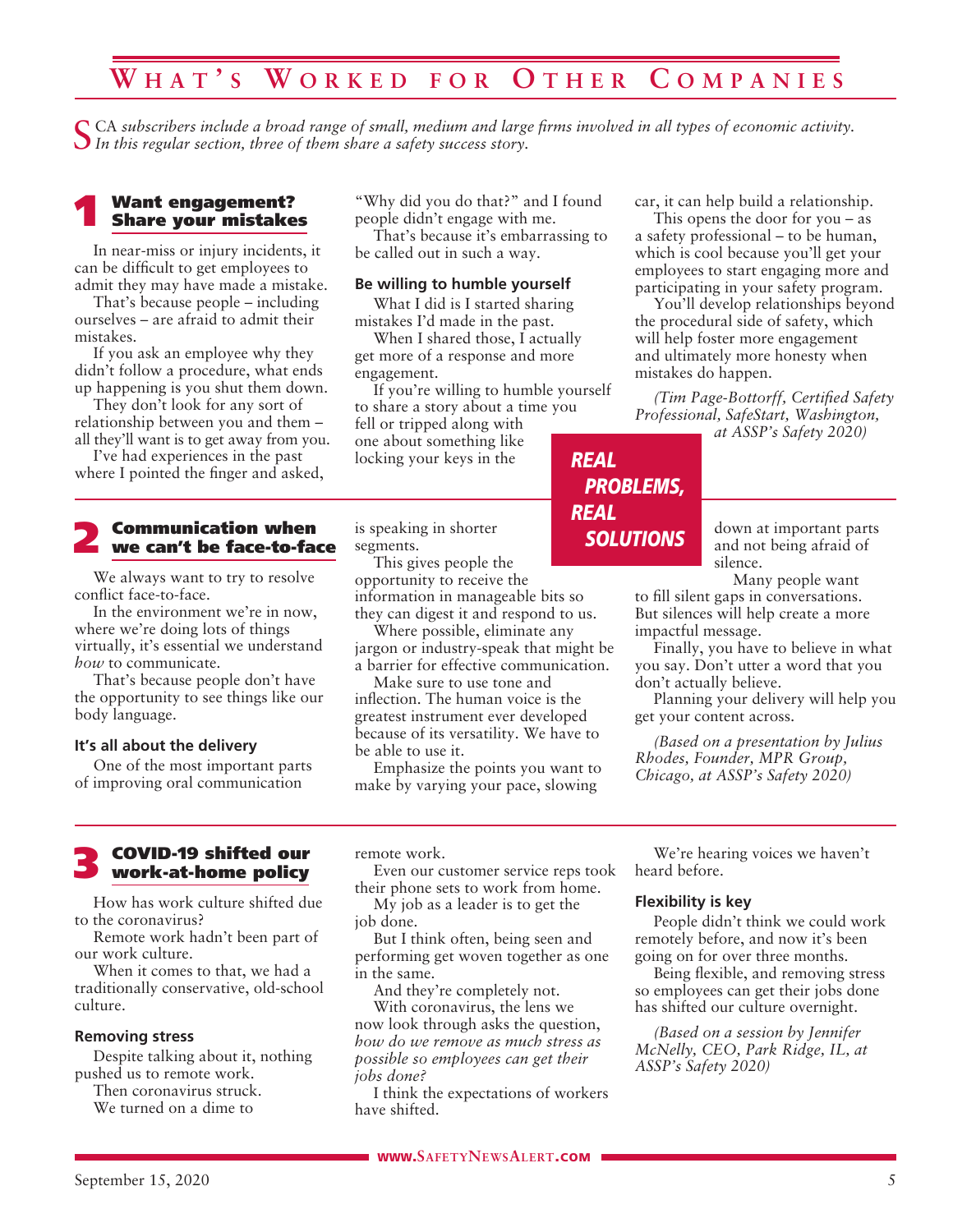### COURT DECISION

# **On-the-job training is adequate communication of rules**

Alack of fully documented safety training does not prove inadequate communication of safety rules, according to a July 28 Occupational Safety and Health Review Commission decision.

On Dec. 8, 2015, Angel Brothers Enterprises began work on the installation of a concrete drainage pipe next to a road in LaPorte, TX.

The company's safety manager determined a trench box would be needed because a nearby intersection would interfere with benching.

But the foreman in charge didn't use it because he didn't want to block the entrance to a nearby neighborhood while maneuvering the box into place with an excavator.

When OSHA inspected the site, the foreman admitted he let an employee work in the excavation for a short time.

OSHA issued a willful violation, but Angel contested it, arguing the incident was a result of the foreman's unforeseeable employee misconduct.

### **Toolbox talks count**

An administrative law judge found Angel didn't effectively enforce its safety rules so upheld the citation.

She also found Angel couldn't prove adequate communication of the rule because its training was on-thejob, verbal and not fully documented.

On review, the commission agreed Angel failed to prove unforeseeable employee misconduct but found there was more than enough evidence the company communicated its safety rules using toolbox talks and other onthe-job methods.

### *Company must reinstate whistleblower, pay \$137K*

U.S. Corrections LLC of Melbourne, FL, a motor carrier who fired a driver for reporting safety concerns, must reinstate the driver and pay \$137,341 in back salary and damages.

OSHA investigators found the company violated whistleblower provisions when it fired the driver, who reported a co-driver violated several Department of Transportation regulations, including driving in excess of posted speed limits, hoursof-service violations and keeping inaccurate driving logs, according to a Department of Labor news release.

Additionally, the driver told management the co-worker threatened their personal safety.

The company must also train its managers and employees on workers' rights under the Surface Transportation Assistance Act.

The company can appeal the order to the Department of Labor's Office of Administrative Law Judges.

### *DOL issues final rule requiring fair guidance*

The Department of Labor issued a final rule creating procedures for regulatory guidance that are more fair.

This rule requires the DOL to use guidance appropriately, transparently and in a manner which is publicly accessible.

"Promoting Regulatory Openness through Good Guidance Rule," or PRO Good Guidance Rule, allows the DOL to continue to use guidance while ensuring guidance documents can't be used in an unfair or unlawful manner.

The DOL also reviewed past guidance it has issued and rescinded 'nearly 3,200 documents," with the remaining guidance still available in a guidance database at dol.gov/guidance.

### *Sharpen your judgment – THE DECISION*

### *(see case on Page 2)*

Yes, Pete's company won. The court found there was no way the company's supervisors would be able to see the scaffold's missing guard rails from ground level.

The company claimed the tops of the scaffolds – which were 30-feet tall – couldn't be seen by supervisors, so they relied on the inspection tags of the subcontractor in charge of scaffolding, who they'd worked with for years. The tags on the scaffold in question indicated it had been inspected and was safe to use.

OSHA argued the missing guard rails were an "open and obvious" violation the company should've been aware of.

However, the court found the inspector only noticed the missing rails when he stood at one specific point outside

the worksite, well away from where the supervisors could see them during their walkthroughs. OSHA also couldn't provide reliable evidence on when the rails were removed or how long they were missing.

### **N** ANALYSIS: CHECK SYSTEMS ON WORKSITES

Check systems, such as the inspection tags involved in this case, can be very valuable on a multi-employer worksite.

In this situation, the scaffold subcontractor did an inspection, the general contractor followed up and the other subcontractors were required to do their own inspections before each use.

If executed properly, this system could improve safety.

**Cite:** *Secretary of Labor v. Tutor Perini Building Corp.,* Occupational Safety and Health Review Commission, No. 18-1546, 6/23/20. Dramatized for effect.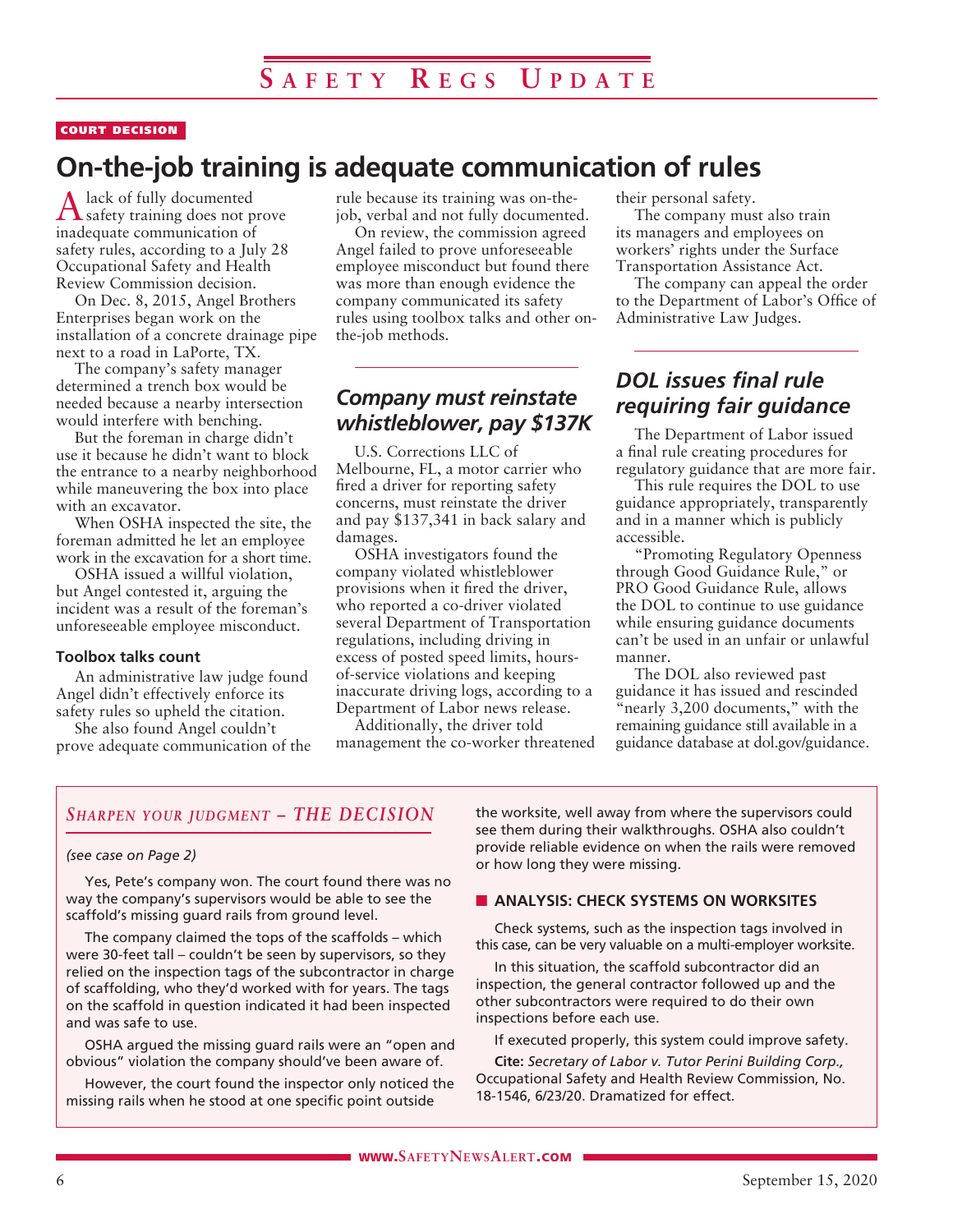# **F e d e r a l A c t i v i t i e s**

# **Government notices on workplace safety**

*Here's* SCA*'s digest of key notices that appeared recently in the* Federal Register (FR) *or on OSHA's website concerning workplace safety issues.* 

#### U.S. CHEMICAL SAFETY BOARD

The catastrophic ammonium nitrate explosion that occurred Aug. 4 in Beirut is very similar to a 2013 incident in Texas, both highlighting regulatory deficiencies in the handling of the chemical, according to the U.S. Chemical Safety and Hazard Investigation Board.

"Smoke emerges over the city as yellow flames reach towards the sky. A few seconds later an explosion and its resulting pressure wave leave death and destruction in its wake," CSB Chairman Katherine Lemos says in a statement on the incident. "This was West, Texas in 2013. This is Beirut, Lebanon in 2020."

The West incident killed 15 people, injured more than 260 others and caused widespread damage to the community.

CSB investigators determined the fire and explosion at West was caused by inadequate storage and handling of ammonium nitrate, the same hazardous chemical involved in the recent Beirut explosion.

The 2016 CSB final report on West found ammonium nitrate storage falls under "a patchwork of federal safety standards and guidance – a patchwork with many gaps that is still in existence today."

OSHA and the EPA have increased inspections and issued guidance on emergency planning, but there are still several open safety recommendations from the CSB that have yet to be addressed.

Final implementation of regulatory improvements to storage and handling of ammonium nitrate has yet to occur.

This type of incident is preventable, according to the CSB, and it's "time to make changes to prevent catastrophic explosions like the ones that have caused so much devastation in West, Texas, and most recently in Beirut."

### EMERGENCY RESPONSE

The 2020 edition of the U.S. Department of Transportation's Emergency Response Guidebook is now available in both print and as a mobile app.

The Emergency Response Guidebook is a go-to manual for first responders, offering "guidance on what to do during the critical first 30 minutes of a hazardous material transportation accident," according to a news release from the DOT's Pipeline and Hazardous Materials Safety Administration.

Print copies of the guidebook are available for sale to the general public through the U.S. Government Printing Office Bookstore website.

The DOT partnered with the National Library of Medicine to provide the guidebook as a free mobile app.

#### OPPOSITION TO FINAL RULE

Maryland Attorney General Brian Frosh leads a coalition of 15 state attorneys general, who seek to keep the Pipeline and Hazardous Materials Safety Administration from implementing a July final rule that would allow liquefied natural gas to be carried in tank rail cars.

The petition asks the U.S. Court of Appeals for the D.C. Circuit to review the regulation which "will introduce unit trains comprised of 80-100 tank cars, with each tank car carrying over 30,000 gallons of LNG, to our nationwide rail network," according to a news release issued by Frosh.

LNG is a hazardous substance that will return to its explosive gaseous state when exposed to the atmosphere.

Frosh says the PHMSA rule "imposes only minimal operational controls on trains carrying LNG," and "explicitly rejects any use of mandatory speed limits or the imposition of measures to protect rail crews from their hazardous cargo."

### **WHERE TO GET HELP**

### **NEW APP CAN HELP SELECT RIGHT MASK FOR WORKERS**

Washington State's Department of Labor & Industries introduced a new app for mobile devices and computers that'll help employers choose the right type of mask to protect workers from the coronavirus.

The app is designed to help most businesses make informed choices based on the level of risk and whether users are working alone, indoors, outdoors or in a vehicle.

However, the app isn't intended for use by hospitals, clinics or other treatment facilities.

Links to instructional videos on how to correctly put on and remove masks, along with answers to frequently asked questions about masks, are included with the app.

**More info:** *tinyurl.com/ maskapp603*



family, 45% want to protect the community and 59% want to listen to a medical professional's advice.

*Each issue of* SCA *contains an exclusive survey to give safety professionals insight into what their peers nationwide are thinking and doing.*